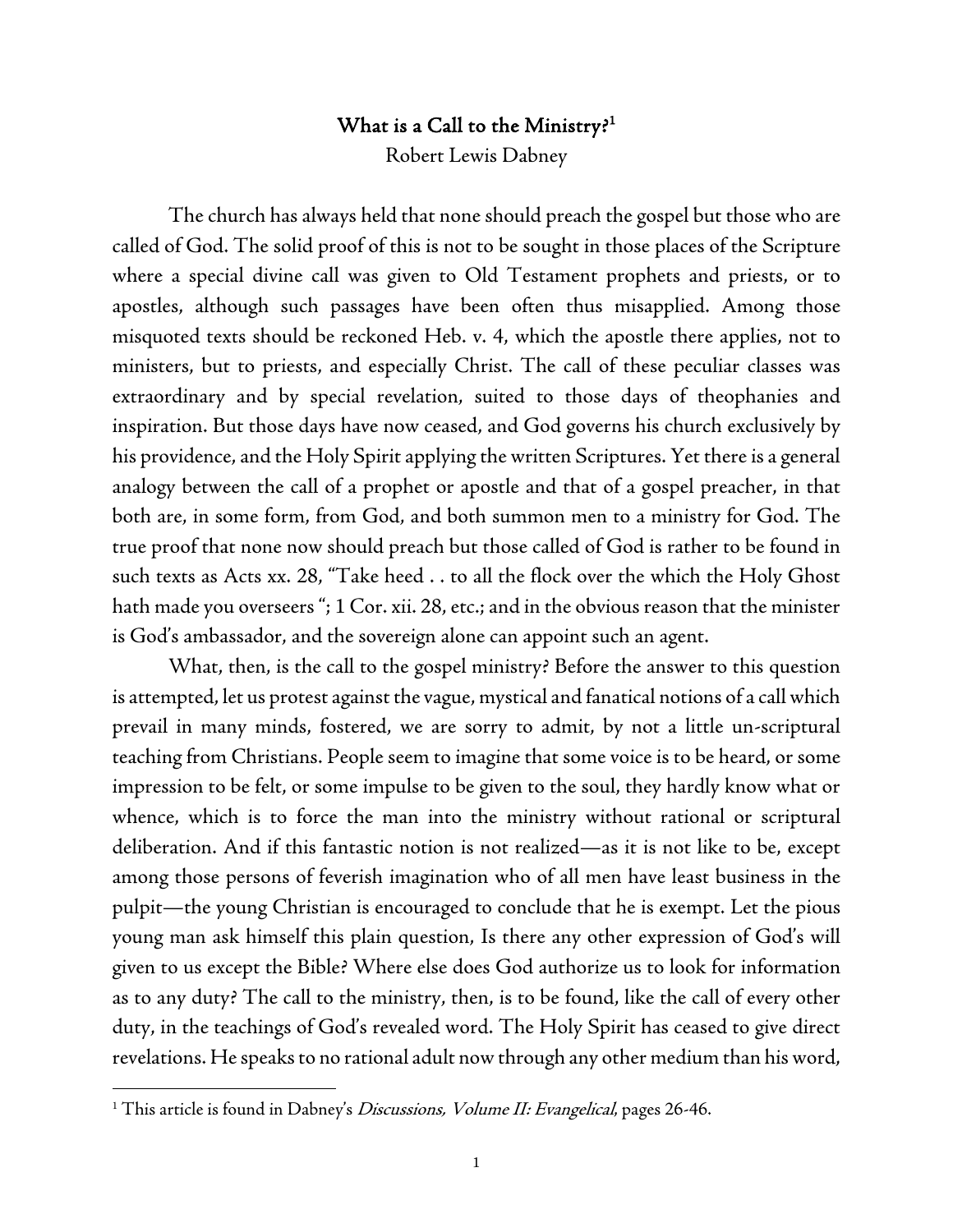applied by his gracious light to the understanding and conscience. To look for anything else from him is superstition. While the call of prophets and apostles was by special revelation, that of the gospel minister may be termed a scriptural call.

What, then, is a call to the gospel ministry? We answer, it is an expression of the divine will that a man should preach the gospel. To this another question succeeds, How does God now give a man that expression of his will? We answer, he does it thus: by enlightening and influencing the man's conscience and understanding, and those of his Christian brethren, to understand the Bible truths and the circumstances and qualifications in himself which reasonably point out preaching as his work. The full and certain call to the ministry is uttered by the Holy Spirit, both to the candidate himself and to the church. The medium of its utterance is God's dealing with the candidate and the principles of the written Scriptures. The object of these remarks will be secured by explaining the above definition in a series of particulars.

1. First, then, a call to preach is not complete until the Holy Spirit has uttered it, not only in the Christian judgment of the candidate himself, but in that of his brethren also. Their minds, taught of the Holy Ghost, and inspired by him with spiritual principles and affections, recognize in the candidate a "brother beloved," fitted by his spiritual gifts for the ministry, and their utterance of this judgment is a part of his vocation. Sometimes, as in the case of Knox, the brethren anticipate the candidate's own conclusion in uttering this call; usually they follow it by uttering it after he has acted so far on the probable evidence of a call found in his own Christian judgment as to prepare himself to preach. And it is manifest that the candidate must necessarily, in common cases, proceed so far as his preparation on the incomplete evidence he finds in himself, greatly confirmed, indeed, by the advice of individual brethren, because the church cannot usually judge his probable call until he prepares himself.

2. The principles of Scripture which the Spirit will employ to instruct him and his brethren as to the divine will are such as these: That "it please God by the foolishness of preaching to save them that believe," (1 Cor. i. 21; Rom. x. 14). That every man is bound to render to God the highest service and love which his circumstances and capacities admit, (Deut. vi. 5; Matt xxii. 37). That "we are not our own, for we are bought with a price, and must therefore glorify God in our bodies and spirits, which are his," (1 Cor. vi. 20; Rom. xiii. 1). That "whether therefore we eat or drink, or whatsoever we do, we must do all to the glory of God," (1 Cor. x. 31). That the work of him who is permitted to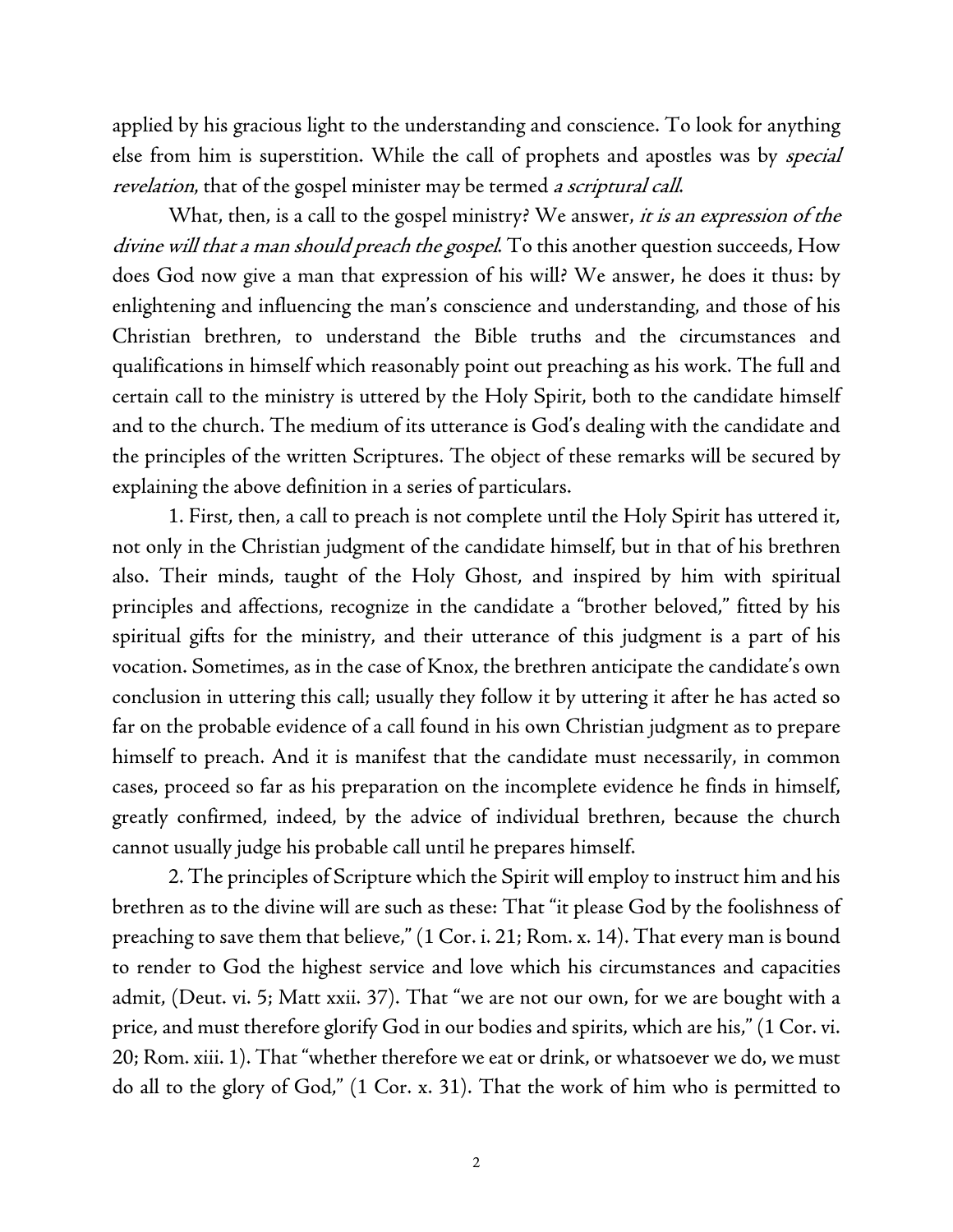preach the gospel is of all others most excellent, (Titus iii. 1; Jas. v. 20; Dan. xii. 3). And that every Christian has been redeemed from his sin and death by the Saviour, for no other purpose than this, that he shall be that, and do that, by which he can best glorify his Lord, (Acts xxvi. 16; Eph. i. 6). These Scriptures, and a hundred others, plainly teach that the only condition of discipleship permitted by Christ to any believer is complete self-consecration to his service. In this the self-devotion of the minister is just the same as that of all other true Christians. If a Christian man proposes to be a teacher, physician, lawyer, mechanic, or farmer, it must be, not chiefly from promptings of the world or self, but chiefly because he verily believes he can, in that calling, best serve his heavenly Master. If he hath not this consecration, we do not say he is unfit for the ministry only, he is unfit to be a disciple of Jesus Christ. If any man think this standard of dedication too strict, let him understand at once that he is "not fit for the kingdom of God;" let him relinquish his delusive hope of salvation; let him at once go back among the dark company of Christ's enemies, on the ground scathed and riven by the lightnings of his wrath, and under the mountainous load of all his sins unatoned and unforgiven. There is no other condition of salvation. For did not Christ redeem the whole man? Did he not purchase with his blood all our powers, and our Whole energies, if we are his disciples? We profess to desire to love him with our whole souls, and therefore what reason is there which demands a part of the exertion and service in our power which does not also demand the whole? That professor of religion who contents himself with exerting for his Saviour a portion only of the efficiency for which his capacities enable him confesses himself a hypocrite. The modicum of religious effort which he renders is not truly rendered to Christ, but to selfrighteousness, or to a guilty conscience, or to public opinion. Had the motives which exacted this partial service been genuine, they would assuredly have exacted the whole. Let every young Christian heed this solemn truth, and the question of the ministry will be relieved of its indistinctness'; for then the question of the profession in which he shall serve God will be seen by every Christian to be only the relative one as to his own capacities and the demands of God's cause at that time.

This leads us to add another important class of texts by which the Holy Spirit will inform the judgment, both of the candidate and his brethren, as to his call. It is that class in which God defines the qualifications of a minister of the gospel. Let every reader consult, as the fullest specimens, 1 Timothy iii. 1—7; Titus i. 6-9. The inquirer is to study these passages, seeking the light of God's Spirit to purge his mind from all clouds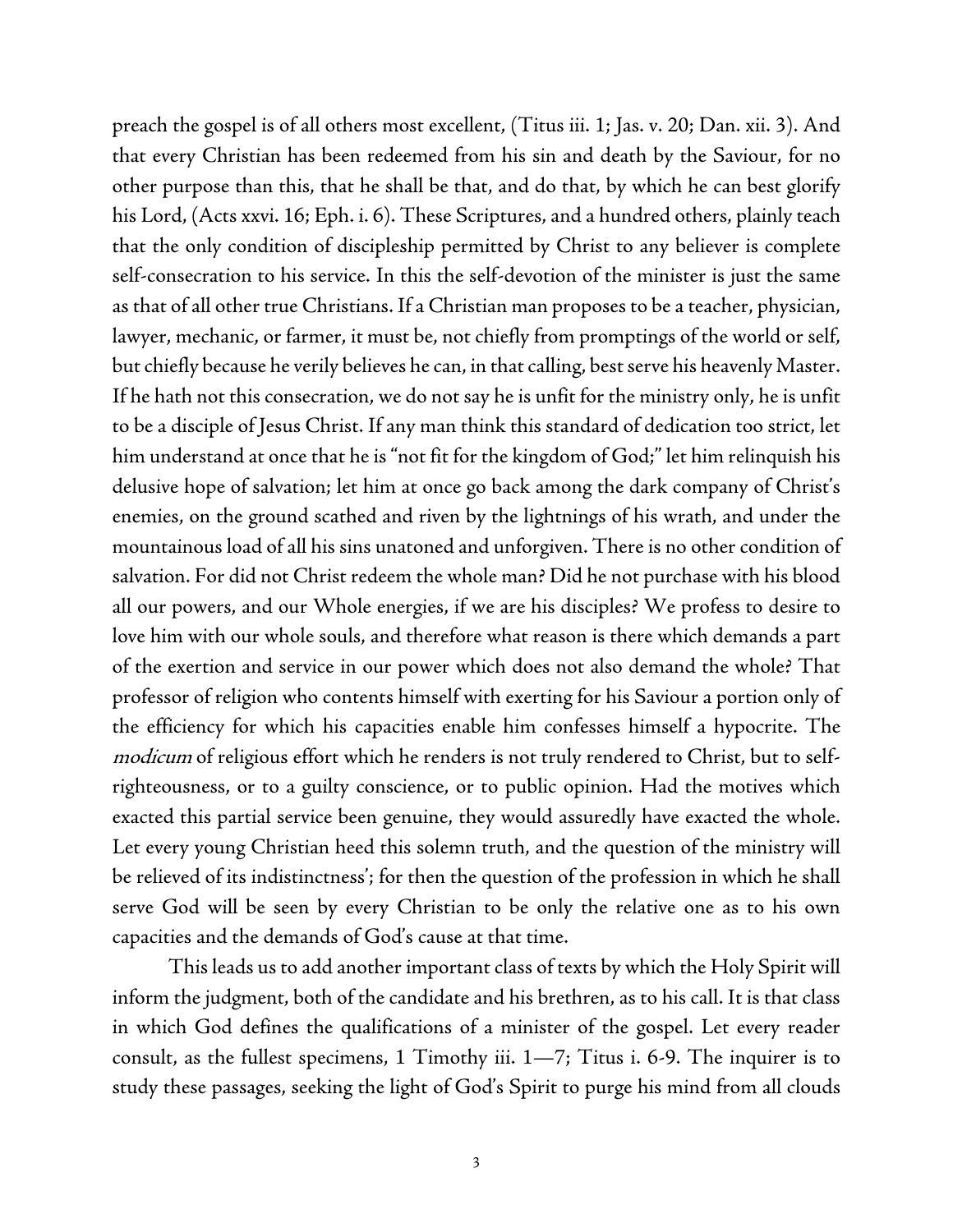of vanity, self-love, prejudice, in order to see whether he has or can possibly acquire the qualifications here set down. And his brethren, under the influence of the same Spirit, must candidly decide by the same standard whether they shall call him to preach or not.

3. Our definition of the call to preach asserted that God would make known his will to the candidate and to his brethren, not only through the medium of the Scriptures, but also of out -ward circumstances and qualifications viewed in the light of Scripture truth. Much has been said by Christians concerning "the leadings of providence," touching the duty of preaching and many other duties. And not a little nonsense, with perhaps some profanity, has been uttered on this subject. It is true that everything which befalls us is determined by God's special providence, for which reason we justly conclude that, in many cases, an occurrence, after it has happened, is a real expression to us of God's will. But there is another truth, that the designs of God's special providence are chiefly reserved among the awful secrets of his own fathomless wisdom. He forbids us to attempt to surmise his secret purpose from the apparent tendencies of his sovereign dealings, and pointedly remands us "to the law and the testimony" for our practical guidance. The light which "providences" cast upon the question of God's will as to our conduct is chiefly cast backward on the past, not forward on the future. The man who attempts to frame the "leadings of providence "into an indication of duty, instead of resorting to his revealed will, is often in danger of wickedly intruding into those secrets which belong to the Lord our God, and of profanely foisting the selfish leanings of his own inclination upon the Holy One as the teaching of his acts.

There are, indeed, certain dispensations of providence which, in the light of the word, do clearly reveal God's will. If he has deprived any man of the health, the voice, or the knowledge, without which he cannot possibly preach, and has made it absolutely impossible to acquire or regain them, or if he has surrounded a man with clear, unavoidable duties which cannot possibly be postponed or delegated, and which are clearly incompatible with the ministry, here is indeed a sure expression of the divine will that he may not preach. But it has often been said, in well-meant treatises on the call to the ministry, that a Christian may know whether God designs him to preach by the providential facilities which open, or hindrances which seem to bar, the entrance into the sacred office. This rule is to be accepted with many "grains of allowance." If God has facilitated the acquisition of the suitable learning and the other means for preaching, it does indeed present a probable evidence that the person may be called. But the converse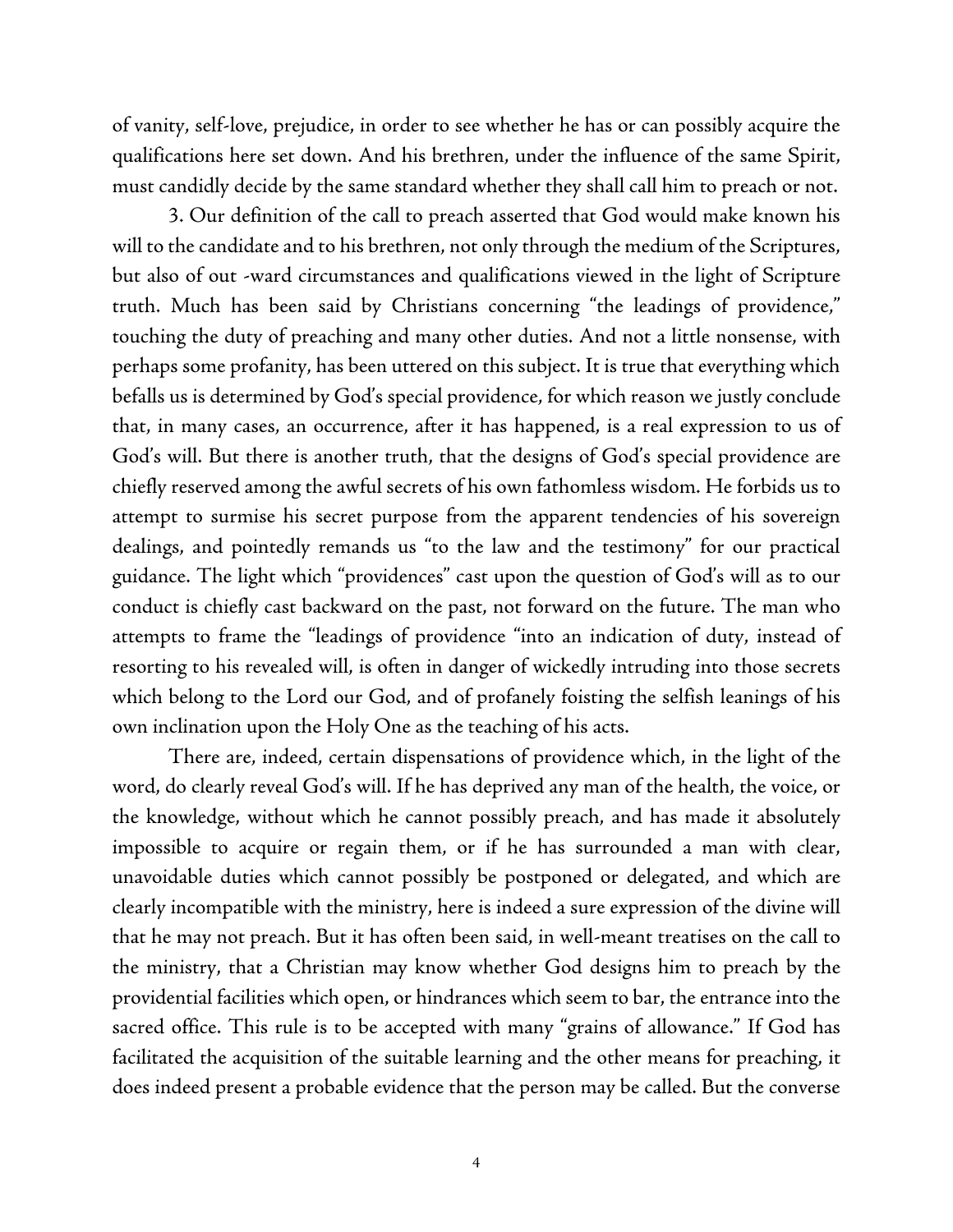is not true. If circumstances have hedged up the young Christian's access to the ministry with obstacles, difficulties, hardships, we freely admit that all these are determined by God's special purpose and providence. But we do not know what God means by them. He has not told that young Christian whether he means to tell him thereby that he must not preach, or whether he means it for "the trial of his faith, that being much more precious than gold that perisheth, it may be found unto praise, and honor, and glory at the appearing of Jesus Christ." Let that man, therefore, take heed how he presumptuously misinterprets a providence which God has not authorized him to read at all; let him turn to the Bible and to prayer. How plausibly might the great apostle have argued after the modern fashion when he met shipwreck, scourgings, prisons, stoning, wanderings, neglect, poverty in the prosecution of his ministry, that "the leadings of providence clearly indicated he was not called to a foreign mission!" But he argued no such thing; he knew better. He said, "None of these things move me; neither count I my life dear, so that I might finish my course with joy, and the ministry which I received from the Lord Jesus." Does the reader object that Paul had a revealed call, but we common mortals must judge by just these providential events, which he properly disregarded? Let us take then the case of Dr. Win. Carey, the great Baptist missionary to Hindostan. When he first began to seek his duty, a poor shoemaker with a growing family already upon his hands, without classical learning, without money, without patronage, with the power of the East India Company so arrayed against the gospel that it was forbidden to all their ships even to carry a missionary across the ocean, might not he have plausibly concluded, according to this argument, that "the leadings of providence "were against him? But who can now doubt that he was called of God, first to become a preacher of the gospel, and then to begin the Serampore mission? By this cowardly argument Washington would have judged the "leadings of providence "to be against the cause of his country. But why mention the ten thousand cases in which history shows us the noblest enterprises were conducted to success, with the final blessing of providence, as no one now doubts, only by braving obstacles almost insuperable? If, then, the young Christian is surrounded with outward hindrances, it is his duty to ask: "Is it possible for me lawfully to conquer them by the most strenuous exertions of my best faculties, nerved by deathless love for Christ?" If it is, then it may be his duty to preach.

4. The Scriptures which define the necessary qualifications of the minister may be digested in substance into the following particulars: He must have a hearty and healthy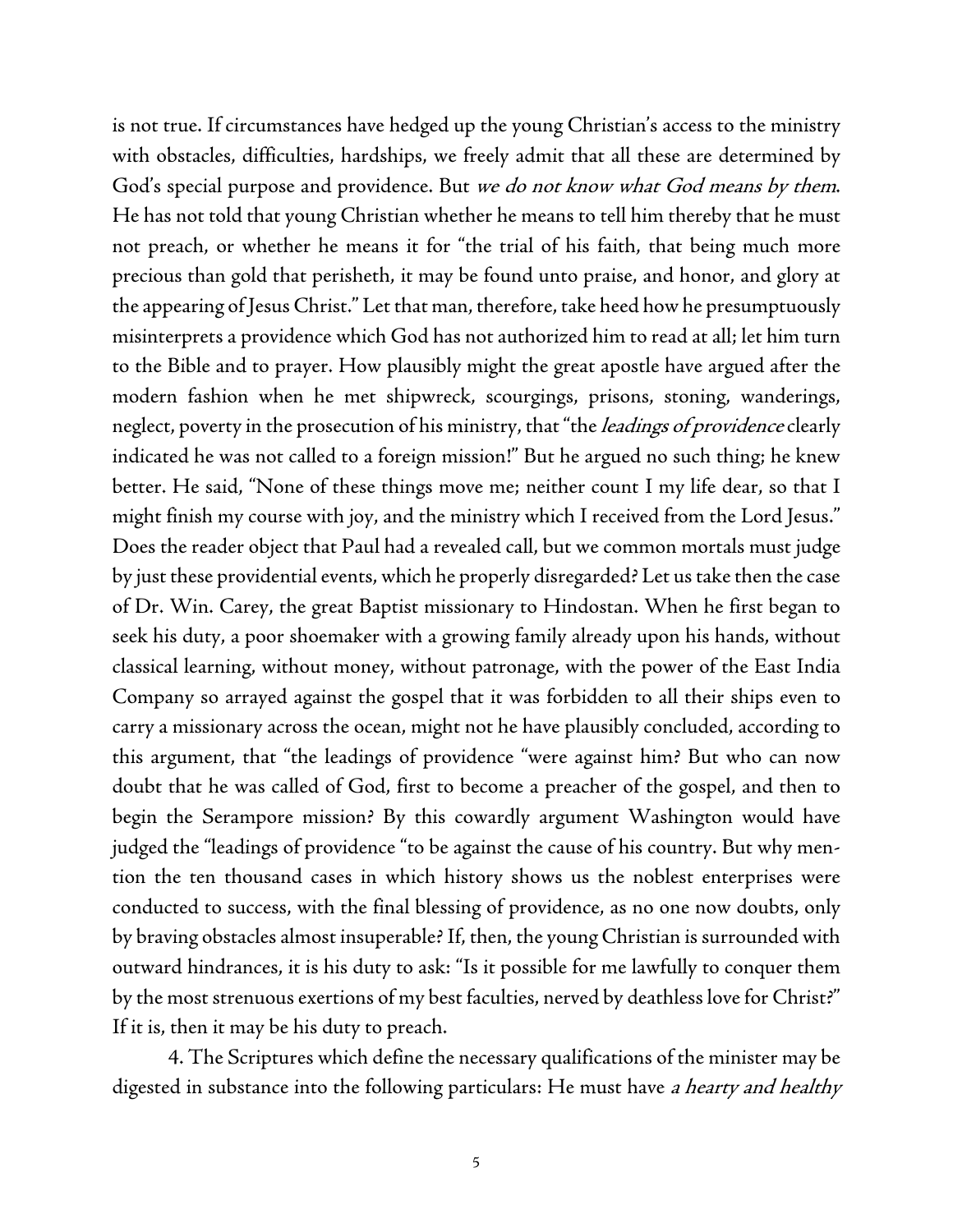piety, a fair reputation for holiness of life, a respectable-force of character, some Christian experience, and aptness to teach. Let us repeat the remark that these particulars are given by the Holy Spirit as a rule by which the church is to judge in calling, as well as the candidate in obeying the call. And let us remark also, with emphasis, once for all, that the young Christian, in concluding whether he possess these qualifications, should attach much weight to the opinion of judicious Christian friends, yea, even more than to his own, because men are often more in the dark, by reason of self-love,, concerning their own characters, than their acquaintances.

The first requisite is *piety*. All Protestants are agreed that it is preposterous to set that man to expound the gospel who neither understands, nor loves, nor believes it. And the weighty responsibilities and cares of the minister require that his piety should be, if not eminent, at least of a vigorous and healthy type. But here the young Christian should take heed to an important distinction. As far as the church and its officers are concerned, it is perfectly just that they should refuse to call or ordain one whose piety is not hearty. But it by no means follows that he may excuse himself from the duty of preaching because he is conscious his piety is low. If he reasons thus he insults God; for how comes it that his piety is low, except by his own fault? Is not the mercy seat open to him, at which he may obtain increase of grace if he will seek? Those states of feeling and principle which stamp his piety as feeble are every one sins; and so is that neglect of prayer and means by which his grace has been stinted. It is *his duty* to be an eminent Christian; yea, a perfect Christian. Now, woe to that servant who obtrudes against his Master one transgression as a justification for a second! It is adding insult to rebellion. And if a man feels that he has not grace enough to preach, he should ask himself whether he has grace enough to serve and please God in any other calling, grace enough to die with, or enough to enable him to enter the awful world of spirits, and stand in an awful judgment. To such a man we solemnly say: there is but one thing you can do, if you would not outrage your God, grieve the Holy Ghost, and run an imminent risk of sealing your own damnation. Do not, indeed, enter the ministry with feeble piety, but at once seek and obtain a hearty piety, in order that you may properly enter the ministry, if it is God's will. In one word, the fact that one's piety is low cannot prove it is not his duty to preach, because he knows it is his immediate duty not to let his piety remain low. That fact is, on the other hand, sufficient evidence to his Christian brethren that, if he will not do his duty in seeking more eminent piety, they ought not to call him.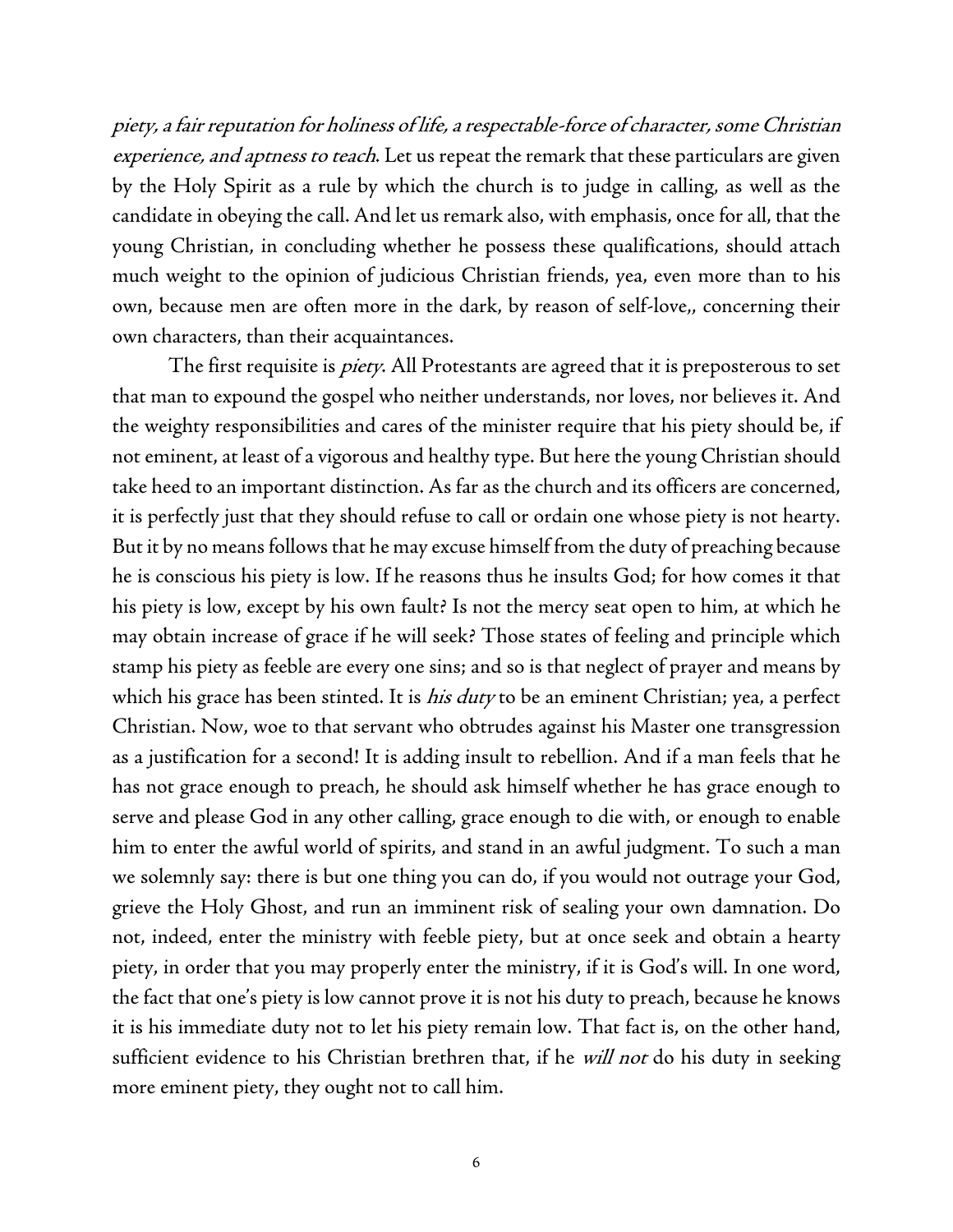In this connection may be best mentioned another qualification, on which some pious writers have said much, and sometimes very indiscreetly. It is the possession of a strong desire; the necessity of which is argued from 1 Tim. iii. 1. "If a man desire the office of a bishop (pastor), he desireth a good work." It is obvious that such an inference from this passage might be easily pushed too far. The same distinction applies here which has been stated in the last paragraph. Of course, the church ought not to entrust the ministry to a man who has no heart to work. The true minister must, of course, have a desire to see souls snatched from hell fire, truth upheld, sin curbed, the happiness of true religion diffused, and the Holy Trinity glorified in the redemption of transgressors. These are the grounds, the motives, of that desire which he feels to preach, if he may rightfully do it. But are not these feelings common, essential, to all true Christians? Does not the absence of them place a very black mark on any man's piety? The church, therefore, in judging a candidate's fitness to be called, will be influenced by his possessing this kind of desire, just as they will by his possessing a healthy piety, and for the same reasons. Hence it is that our "Form of Government" very properly requires the candidate for ordination to answer, Yes, to this question: (See Form of Government, Ch. VI., Sec. V., Ques. 5.) "Have you been induced, as far as you know your own heart, to seek the office of the holy ministry from love to God, and a sincere desire to promote his glory in the gospel of his Son? "

But how foolish and mischievous is the perversion of this scriptural truth to argue, as some have seemed to do, that, therefore, if a young Christian does not feel an *abiding* and strong desire for this special work, he ought to conclude that he is not called? Is it so, forsooth, that if a man, to whom God has given the capacities and opportunities to do a certain laborious work for His glory, feels himself sinfully reluctant to it, because of a selfish and cowardly fear of its toils and self-denials, or because of a false and wicked shame, or because ambition and covetous-ness rather impel him to a different calling, he may, therefore, conclude that he is exempt from all obligations to it? Nay, verily. It is that man's duty to repent immediately of this his reluctance, and to crucify it, for it is SIN. How can a man be what every Christian ought to be, except he earnestly desire God's glory in the salvation of souls? But the minister can usually do more, caeteris paribus, for this cause than the layman; so that every true Christian on the earth, young and old, male arid female, ought to feel, with reference to the work of preaching, that he would be glad to preach if God permitted him. Away with the notion that the young man is not called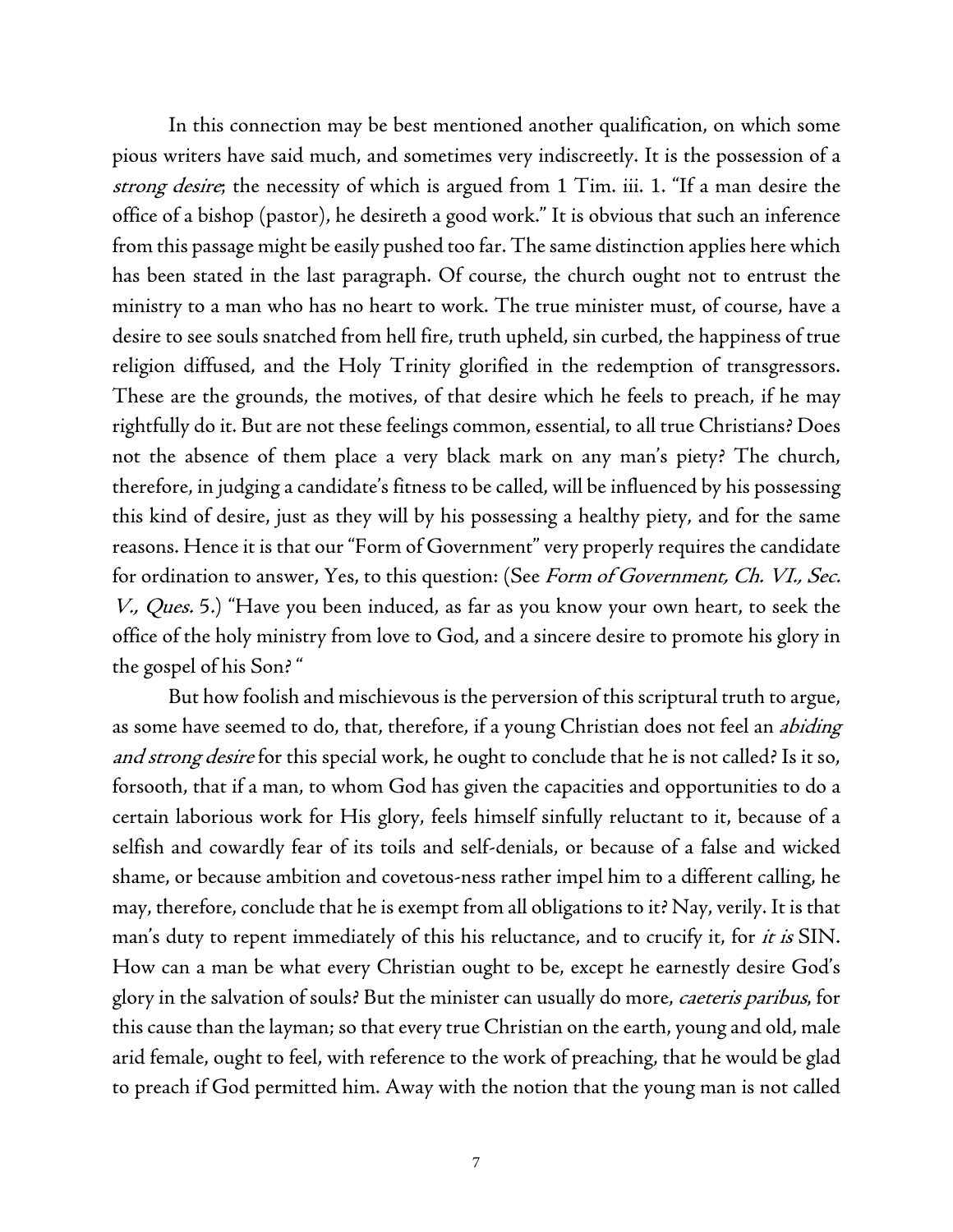to preach unless he hath fallen in love with this special work, in some senseless and unaccountable manner, as though pierced with the invisible arrow of some spiritual Eros, or Cupid! It is nonsense, it is wickedness. The Holy Spirit is a rational being, the Bible is a rational book, and every Christian emotion which he produces in the human soul by applying Bible truth is produced according to the laws of the human understanding; it is a reasonable emotion prompted by reasonable and intelligent views of truth.

If we regard the Scriptures, we certainly find there very little support for the necessity of this unaccountable desire. In the third and fourth chapters of Exodus, we read that Moses, when commissioned by God to become the prophet of Israel, displayed his reluctance by so many excuses that the divine wrath was excited. Jeremiah (i. 6 and xx. 9) similarly deprecated the sacred charge. Jonah sought to flee the work; at what cost the reader knows. And Paul says (1 Cor. ix. 16), "Though I preach the gospel, I have nothing to glory of, for necessity is laid upon me; yea, woe is unto me if I preach not the gospel." He felt that he could claim no credit, because he dared not exercise any option concerning the ministry, but was impelled by the awful conviction that he could only evade this duty at the peril of his soul.

If, therefore, the young Christian does not feel this scriptural desire to glorify God by saving souls, so that he would be glad to do it by *preaching* if he might, he ought not, indeed, to thrust himself into the ministry like a slave going to a hated task. But he ought immediately to suspect himself of some most unchristian influence, of selfishness, indolence, vanity, ambition or avarice; he ought immediately to crucify these base feelings at the foot of his Saviour's cross; he ought never to rest till his heart is in such a frame that the desire to do good, in any way God may point out, is his ruling passion, and he ought to do all this wholly irrespective of his finding his way into the ministry or not. For while his heart is in its present frame, he has no sufficient evidence that he has ever felt the love of God, and that he has not the wrath of God and the daily danger of hell fire abiding on him. Certainly, without this pious desire, he is as truly unfit to serve God in any other calling as in the ministry.

The three qualifications next mentioned, a fair reputation for sanctity of life, a respectable moral force of character, and some degree of Christian experience, may be grouped together. The man whose Christian character does not command confidence and respect would, as a minister, only dishonor God and his cause. Yet it is every man's duty to reform those inconsistencies by which he has forfeited the respect of mankind,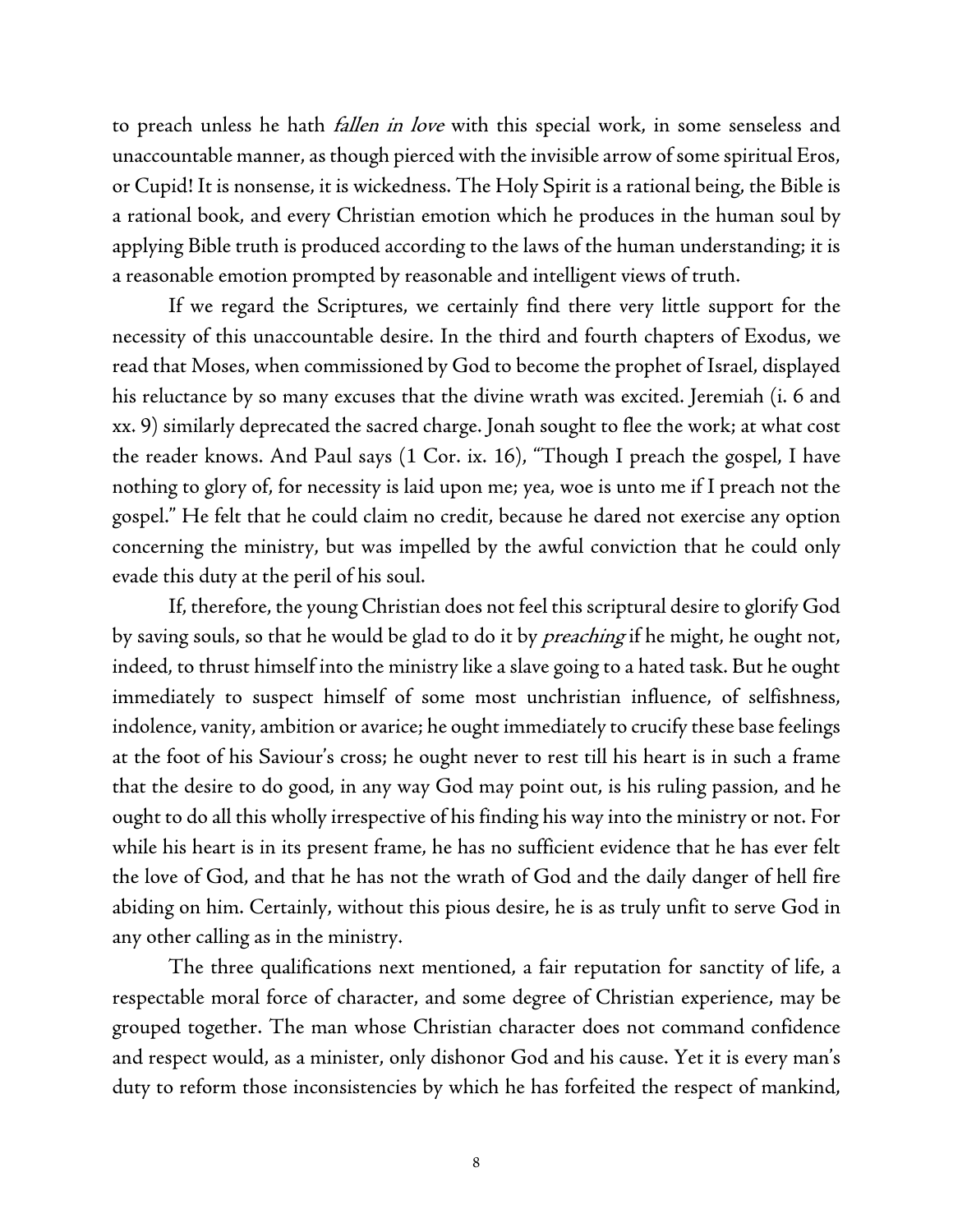whether he is to preach or not. And having thoroughly reformed them, he may find his way open into the pulpit. The minister must have some force of character. The feeble, undecided, shuffling man, who cannot rule his own family, nor impress and govern his inferiors by his moral force, had better not preach. There may be cases where this weakness of character is found incurable, although co-existing with genuine piety. Again, he must not be in the novitiate of his Christian profession. But this circumstance can very rarely be a valid obstacle to the young Christian's proceeding so far as to begin his preparation. Our church has made this preparation long; for this reason, among others, that the neophyte may acquire Christian experience by the time he comes to his ordination.

The last qualification mentioned is *aptness to teach*. The apostle means by this that assemblage of bodily and mental endowments which will, by due cultivation, enable the pastor to teach God's truth with reasonable efficiency. It includes sufficient bodily strength, an understanding of fail respectability, either the possession of, or the opportunity and ability to acquire, adequate knowledge, and a capacity to attain a tolerable fluency and propriety of speech. Such disease or infirmity as would make it impossible to live and perform the duties of a minister efficiently is a clear indication that a man is not called. But this fact cannot be fairly inferred from every grade of bodily infirmity. Let the reader consider how much a Calvin, a Brainerd, a Payson effected for Christ in spite of bodies bowed down by chronic disease. Yet no one now doubts that God called them to preach. And the perseverance of many resolute men in the laborious professions of this world for the sake of mammon or ambition, in spite of feeble health, is a most practical evidence that bodily weakness does not necessarily prove the Christian to be precluded from the ministry.

Many young Christians, again, excuse themselves by professing a doubt whether they have natural talents adequate to so responsible a work as the ministry. We fear that in many cases, if their friends were to concur candidly in this doubt, their vexation would betray the insincerity of the pretended humility. Now, we freely assent that Christ has no use for fools in the pulpit. The impotent, beggarly, confused understanding should not undertake to teach other minds. And the very noblest capacities are desirable, and will find ample scope in this glorious work. But nothing more than respectable good sense and justness of mind is requisite to secure such usefulness in the ministry as should decide any pious heart, if that mind is used to the best advantage. Let the *heart* be warmed and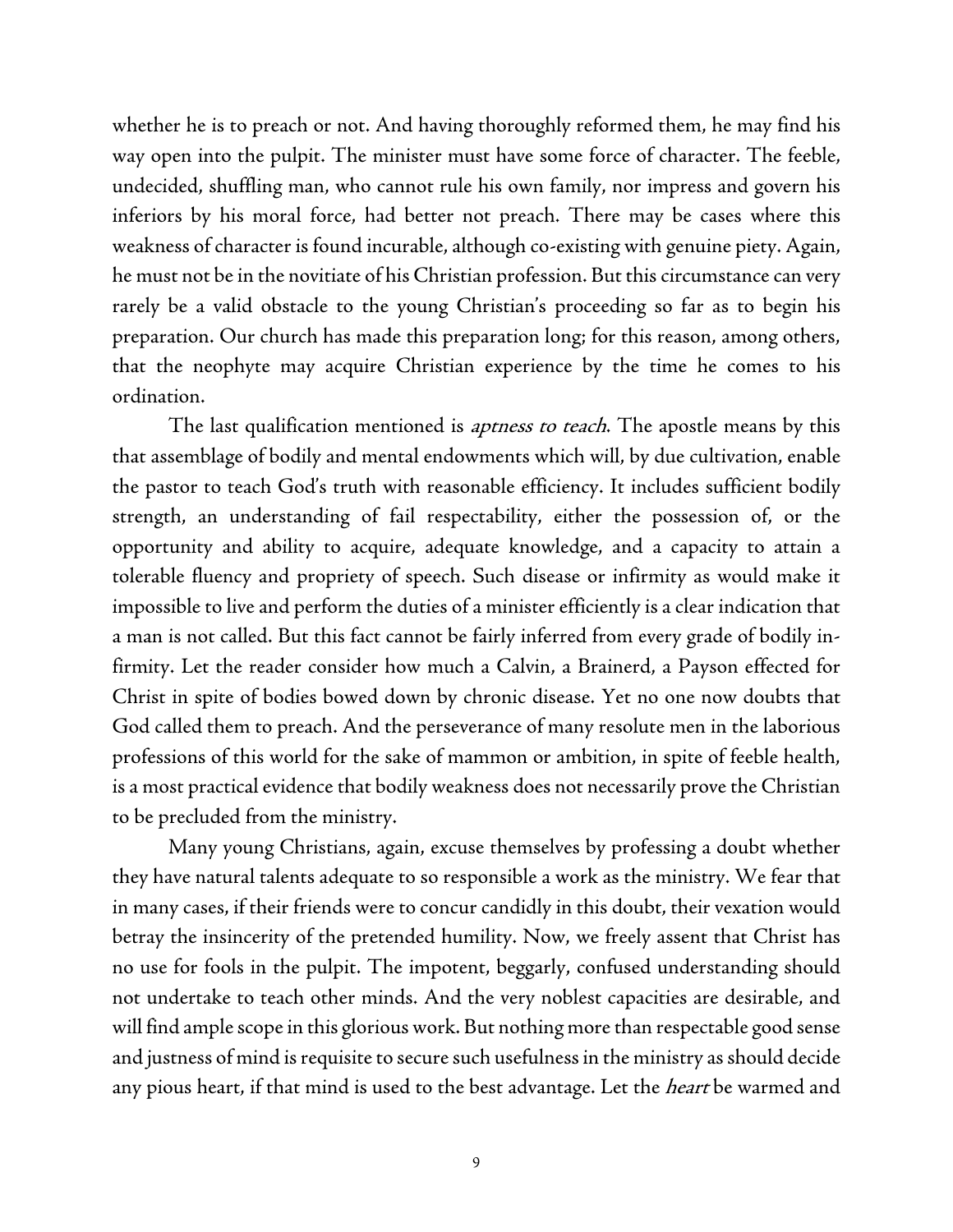ennobled with Christian love, the good common *mind* will be expanded and invigorated, and a conscientious diligence will give it an indefinite and constant improvement. Love and labor will make the small mind great. The late memoir of Dr. Daniel Baker contains an instructive testimony on this point. His energy and success in the gospel led some to remark how eminent he might have been in worldly pursuits; what a *millionaire*, if a merchant; how eloquent, if a lawyer; how popular, if a statesman! But his biographer, who is his own son, says: "No; it was his religion that was his strength; grace alone made him great." Blessed be God, the church has often found that plain talents, faithfully improved for God, by love and zeal, have accomplished the largest good. Let the young Christian, then, judge his own qualification by these truths. It is clear that, in the general, the church must always expect to find her ministers precisely among those who honestly appraise their talents moderately. For who would like to see the young Christian come forward and say "that he felt called to preach *because he considered himself so smart!"* 

The scholarship which the Presbyterian Church considers necessary for the minister may be seen described in our *Form of Government*. To the acquisition of this any sound mind is adequate, with diligence and perseverance. Such is the provision which is made for aiding the needy, no Christian, except one too far advanced in life, or precluded by other duties, can plead inability to acquire it. And if there be difficulties or hardships in the way, it may be the will of God that he should manfully surmount them for his sake.

Once more, the incurable stammerer, the man of totally diseased throat, the man who cannot acquire the capacity of speaking in public without a slowness, rudeness, confusion or hesitation painful to the hearers, is not called to preach. Public speaking is the most prominent function of the pastor. But there is scarcely any qualification about which young Christians are more apt to reason delusively. The promise of fluency in early manhood is no sufficient proof of fitness for the pulpit, and the lack of it at that season is no evidence whatever of unfitness. Experience shows that many who early win the reputation of "the college orator "in actual life sink into obscurity, and many who go through college without a particle of reputation for fluency become afterwards famous as effective speakers. And let the reader remember, that a minister may be effective without being melodious, polished or graceful. No young man whose vocal organs are not fatally maimed is entitled to conclude, because he is now unskilled, that he cannot learn to speak to edification. On the contrary, he should conclude that he *can learn* to speak, no matter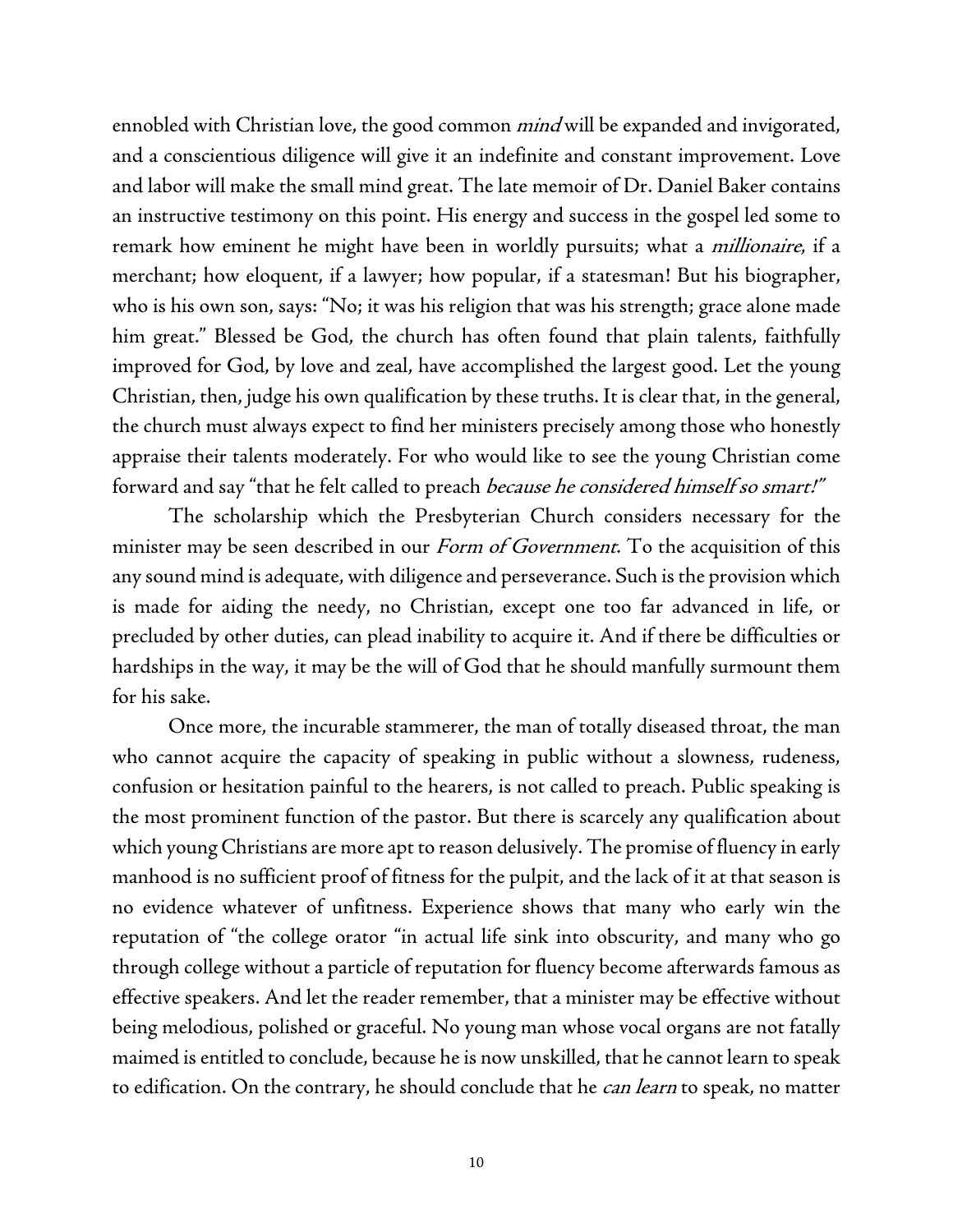what his difficulty, if only he will endeavor and persevere. Such is the emphatic testimony of Lord Chesterfield to his son, and he declares that his own eloquence (of no mean fame in his day) was wholly the result of his perseverance. There was a candidate for the ministry in the Presbyterian Church who, even after he commenced his seminary course, stammered painfully. But he resolved, by God's help, to conquer the obstacle, and he is now a most fluent and impressive extempore preacher. There is a most mischievous mistake as to the nature of good speaking. It is but unaffected, serious, perspicuous talking. That which is simplest is best. That language which presents the idea with the most transparent naturalness is in the best style. Who is there in his senses that cannot talk when he is interested? The man of plain good sense, whose mind is thoroughly informed with divine truth, and whose heart is instinct with divine love, will not fail to find words and utterance.

5. The young -Christian is bound also to consider the present wants of the church, and the relation of supply to demand. The propriety of taking all this into his account is not only obvious to common sense, but asserted by our Saviour himself (Matt. ix. 37), when he makes the fact that "the harvest is plenteous, but the laborers few," the ground of the prayer that God would "send forth laborers into his harvest." How can one answer the question aright, "Where does God most need me?" without considering the necessities of his church? Christ has made it the duty of every Christian in the world to offer this prayer. Is not the pious young man mocking God when he offers it, if he is not willing God shall send him into the harvest? Now, it is true in our day that the harvest is plenteous, and that *suitable laborers* are comparatively few. Our home destitutions are large, many of them of long standing, and rather increasing in number. The supply of young ministers barely repairs the waste of death and removals. For the whole pagan world we may be said to be doing nothing, in consequence of the paucity of young ministers; for we have only one soul from the whole Synod of Virginia, a godly woman, laboring on pagan ground. And for the teeming multitudes of the new commonwealths springing up in the west and south we are doing almost as little. But the young Christian, in considering the necessities of the sacred cause, is bound to consider, not only the harvest at home, but everywhere, for "the field is the world." Only one word need be said to remind him how loud and imperative is the call created by the gracious and amazing openings which God is now making over the whole world for missionary effort. It is a trumpet blast, summoning the whole church to arise and reap. Does the wise God sound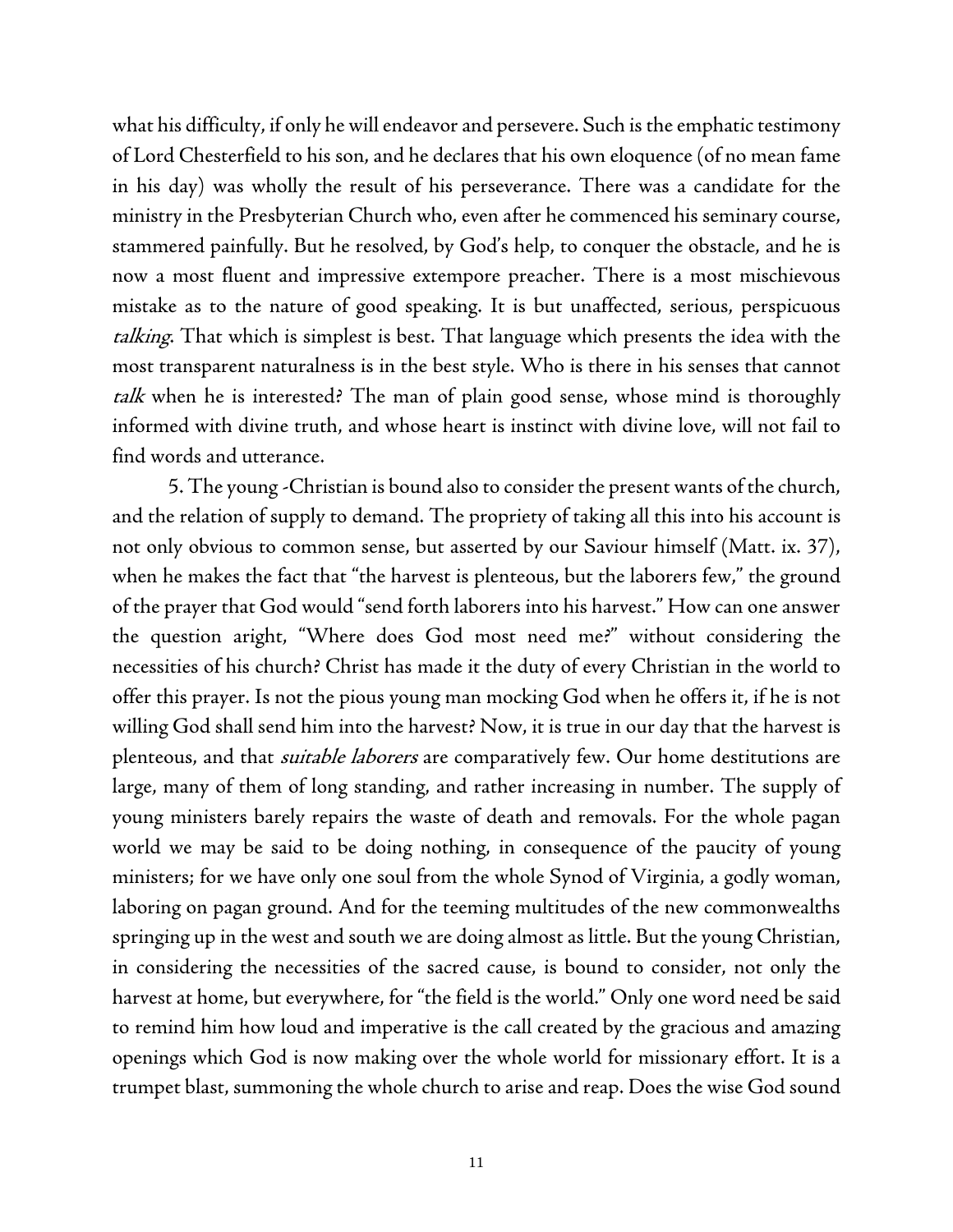a blast which he has provided no servants to hear? Openings for ministerial labor are created by the same God who watches over the church, renews souls by his grace, and endows his servants with the capacities for serving him. The prudent farmer only plants so many fields as he has provided laborers to till. The wise manufacturer apportions his machinery and materials to the force at his disposal. It seems a very reasonable inference that when God sets open so many doors for usefulness before his church, he at the same time gives her sufficient numbers and qualifications to occupy as many. If God has made ten openings for useful ministerial labor for every candidate who presents himself, the inference is very plain that there must be nine men to every ten of these fields, somewhere in the church, whom God calls to preach, but who refuse to go. When, on the one hand, we consider the vast and glorious fields for evangelical enterprise beckoning us on, well may we, on the other hand, stand aghast at the extent of the recreancy to duty which must exist in the church.

This fact, that an extensive and terrible indifference to the claims of the gospel ministry prevails in the church, constitutes an additional and most pressing reason that every young Christian who can should give the influence of his example to break it up. Let us suppose that the commonwealth was invaded by enemies, that in her exigency she was calling for thousands of her sons to take up arms in her defense, and that, from some strange and criminal apathy, an exceeding small and inadequate number were responding to the summons. Would it not be the clear duty of every patriot who could to fly to her aid, in order that a better spirit might be propagated among the citizens? He who, in less urgent times, when the necessary armies of defense were nearly full, would have felt no call of duty to the military profession, if he has the spirit of a man, now feels that he must not hesitate to gird on his sword. So, in our generation, Jesus Christ is calling to his church by the woes of a perishing world, and by the critical conjuncture of such opportunities for evangelizing it as the world never saw before, and may never see again, for ten thousand volunteers; but only a few here and there sluggishly and dubiously respond. Should not every brave man, then, arise and fly to the front, that his gallant example may rebuke the fatal sloth of his comrades and teach them to be ashamed of their hesitation?

If there is force in these reasonings, they have a most sad and peculiar application to the young Christians of Virginia. For, bad as is the case in the rest of the Presbyterian Church, among us it is worse still. A careful calculation shows, that the ratio which the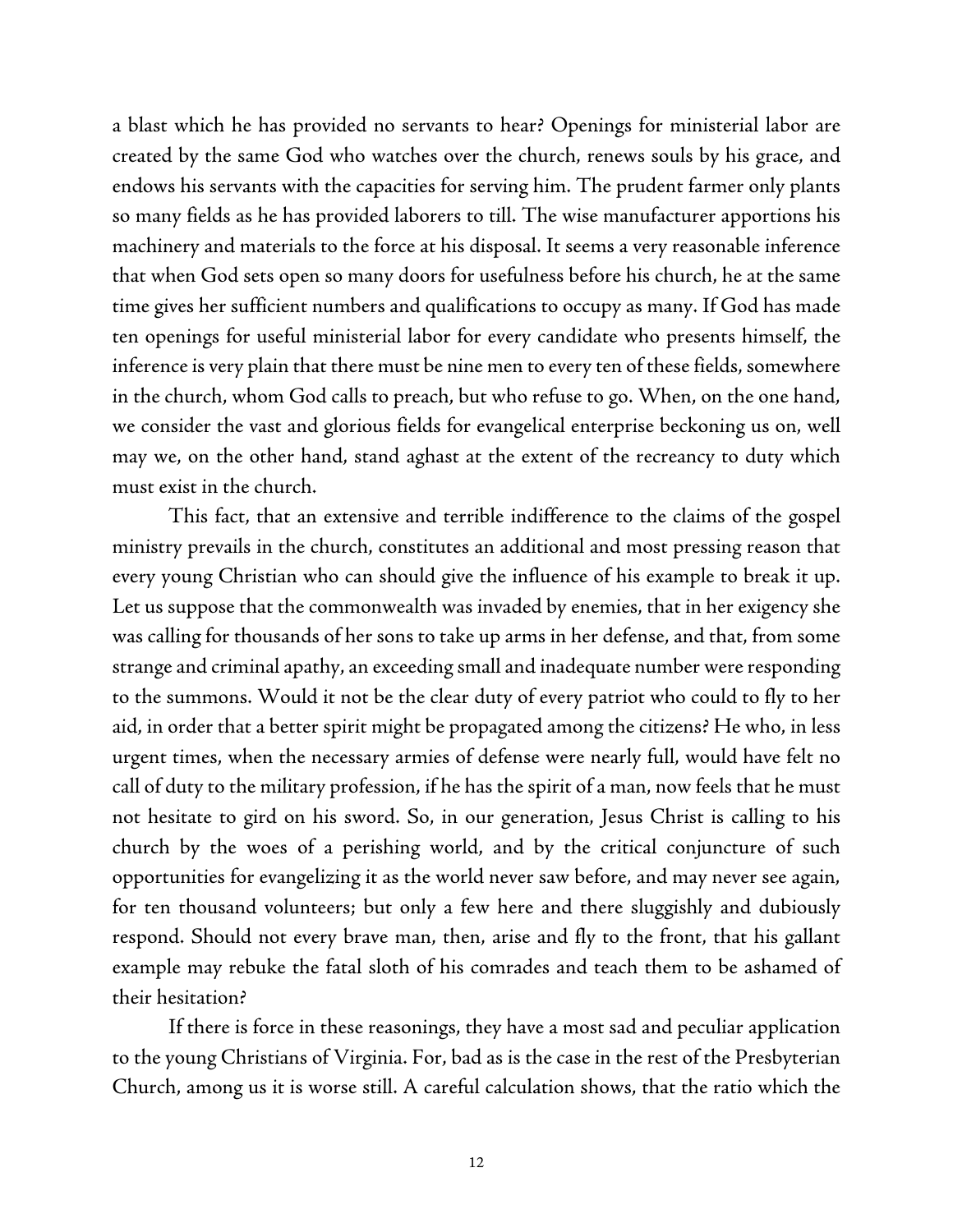number of our candidates bears to the number of our communicants is not only far smaller than that observed in other favored sections of the church, but smaller than the average in the whole church, and only larger than that in the newest, most destitute, and sparsest Synods. The territory of Virginia is chiefly covered by the Synod of Virginia and Presbytery of Winchester. In these two bodies there are this day not less than fifty ministers, born, converted, and trained for the ministry in other States, engaged in our service as pastors, teachers and editors. But after subtracting the infirm, we shall probably find scarcely a hundred active ministers positively engaged in the public service of the church. So that, for half our own supply we are now indebted to the help of other sections of the Presbyterian Church, less oppressed than ours with a benumbing worldliness and more alive to the love of God. Perhaps some one may say, that this sad account should be counterbalanced by the numbers of ministers who have gone from the Presbyterian Church in Virginia to other States. After a careful inspection of the catalogue of three thousand names, composing the ministry in the whole United States (to our shame we do not pretend to claim a minister among the pagans), we do not believe that there are forty who were reared in the churches of Virginia. So that, after full allowance for this counterpoise, we find that we do not produce ministers enough to keep up our own numbers; but for the kind aid of better people abroad, we should be dying out—starved to death by our own worldliness. Here, then, is a church one hundred years old, strong in numbers, plentiful in wealth, glorying in her religious freedom, decimated by no pestilence, war, or persecution, prosperous in her external peace, equipped with adequate and accessible schools for the training of her sons. Now, if any church under heaven should be expected not only to keep up her former *status* from her own resources, but to possess all the means for a rapid and vigorous progress at home, and to make liberal contributions of men and money for evangelizing the sister States, which are springing into their giant youth, and the wide world of heathenism, surely such a church should. If such as she may be excused from this, how in the possibility of things is the world ever to be saved? But, lo, instead of doing this, she is still leaning in part, like a dependent weakling, on other sections. Here the lord hath opened up what he proposed should be a perennial spring, which should not only keep its own basin filled to the brim, but send out streams of life, flowing ever farther and farther, to water the desert sands that lie burning with spiritual drought around it. But instead of this, the water must be brought from other less faithless fountains and continually poured into it to prevent its drying up.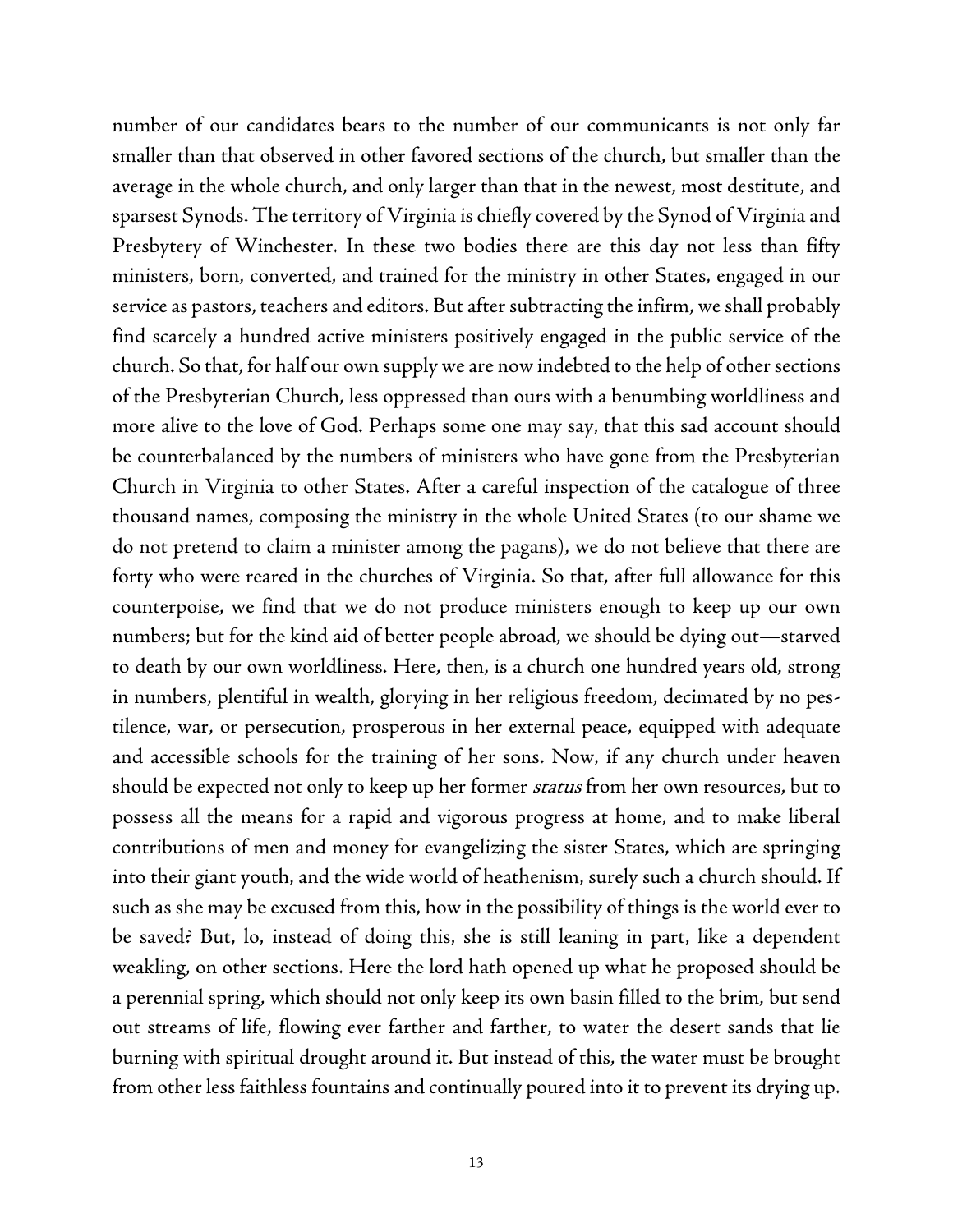Is it then a living spring? Or is it a stagnant pool, absorbing uselessly in its sands the waters of life that elsewhere might carry fruitfulness and verdure? And will not its Lord at last tire of the unproductive toil, and leave it to be trampled over until its place can no longer be found? It is but too evident that somewhere among the young men of the Presbyterian Church in our State, there is •widespread and terrible guilt, because of this neglect of the claims of the pulpit. Let every such Christian ask with trembling, "Lord, is it I?" And it is equally plain, that this fact constitutes a special and solemn reason that every young man who can preach should weigh well whether it is not his duty to set a better example.

Meantime the argument is greatly strengthened by the fact, that all other useful professions, except perhaps that of Christian teachers, are full to overflowing. Go where we may, we see more merchants than can hand customers, more physicians than have patients, more lawyers than clients. Society has enough of them—too many. But to supply all our home destitutions, to carry the gospel to every one of the eight hundred millions of pagans on our globe, the church needs a hundred times as many ministers. Now, what young Christian, qualified to preach, who asksin the spirit of the true convert, "Lord, what wilt thou have me to do?" can say in view of these facts, that God and his fellow-men have more need for him at the bar, behind the counter, or in the physician a calling, than in the pulpit? If he cannot, let him beware how he neglects the prayerful examination of the duty of preaching, at the peril of the wrath of his Saviour. We hesitate not to say, that while all Christians, of course, are not to be preachers, and while none should preach "whom God does not call, in such a time as ours every Christian who can preach, should conclude that the a priori presumption is in favor of his doing so until the contrary is evinced; and he should approach the examination of his duty on this supposition.

But many say, "I admit the obligation to choose that calling in which I can most glorify God; let me therefore be a pious lawyer, or physician, in order that I may show these very influential, but often irreligious professions, the right example, and thus begin a revolution in their religious condition. Thus I -may do more good than even in the pulpit. Or, let me be a pious teacher, for do not some such teachers, enjoying the privilege of moulding the ductile minds of youth, do more for Christ than many pastors, to say nothing of the secular benefits of their labors?"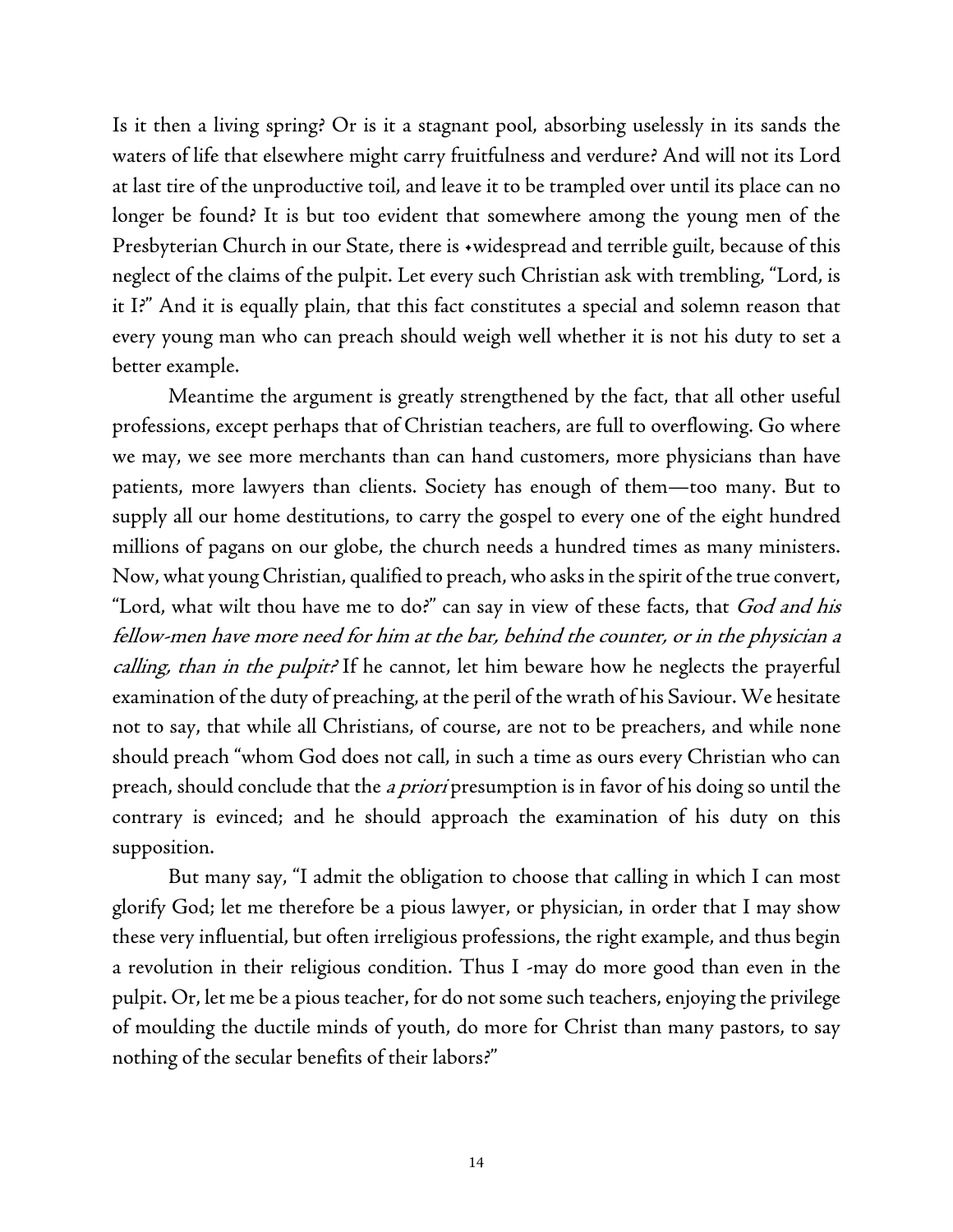There are two very conclusive answers. First: while we admit with sorrow that there are many inefficient pastors, and while we bless God that there are some noble laymen who save more souls than some ministers, we ask, how the latter case is to be explained? It is always because those devoted laymen exhibit an eminent zeal and love for souls, a perseverance in efforts to do good, a self-denial, a good-sense prudence, which would have infallibly placed them in the very front rank of ministerial usefulness if they had been ministers, and had enjoyed a similar blessing from God in their labors. A Matthew Hale, a Harlan Page, a Samuel Budgett, may indeed be favorably compared with your ill-trained, inactive, common-place ministers, but can he be compared in Christian usefulness with a Baxter, a Payson, a Chalmers? The truth is, the direct and main work of the minister is to save souls; the direct and main work of all secular professions is to secure temporal good; and though the motive of all these secular labors in the case of Christian laymen is pious, their efforts to save souls are incidental and exceptional; their main, direct work is worldly. It is simple absurdity to say, that a given amount of qualification and devotedness may do as much for eternal objects, working for them incidentally, as though it wrought for them directly and mainly. But second: how does the young Christian who turns aside from the sacred calling to medicine—and especially to the law—know that he shall be able to maintain that eminent piety which alone will prevent his becoming a reproach to Christ in those worldly professions? His plea for entering them is founded on this ground in part, that those important and influential professions are now so unfortunately devoid of Christian principle. Aye! How comes this to be so? How comes it that many lawyers, professing Christ, have sunk to a grade of spirituality so low that the salt of grace is still urgently needed to be cast into the profession? Must it not be because the temptations of this calling are so potent—so fatal? Then, if this young Christian thinks that *he, forsooth*, has strength enough to stand where so many predecessors—lawyers professing Christ—have fallen, there is clear revelation of a spiritual pride, of an ignorance of his own heart, which make it very certain that his fall, when he becomes a Christian lawyer, will be most speedy and ignominious of all. "A haughty spirit goeth before a fall." "He that trusteth his own heart is a fool."

6. We have now defined and limited the qualification laid down in the Scriptures and indicated in the providence of God, so as to show in what manner, and with what cautions, the inquirer is to reason upon them. Let us gather up the sum of the matter. The Divine will is to be learned from these teachings of the Scriptures, and of events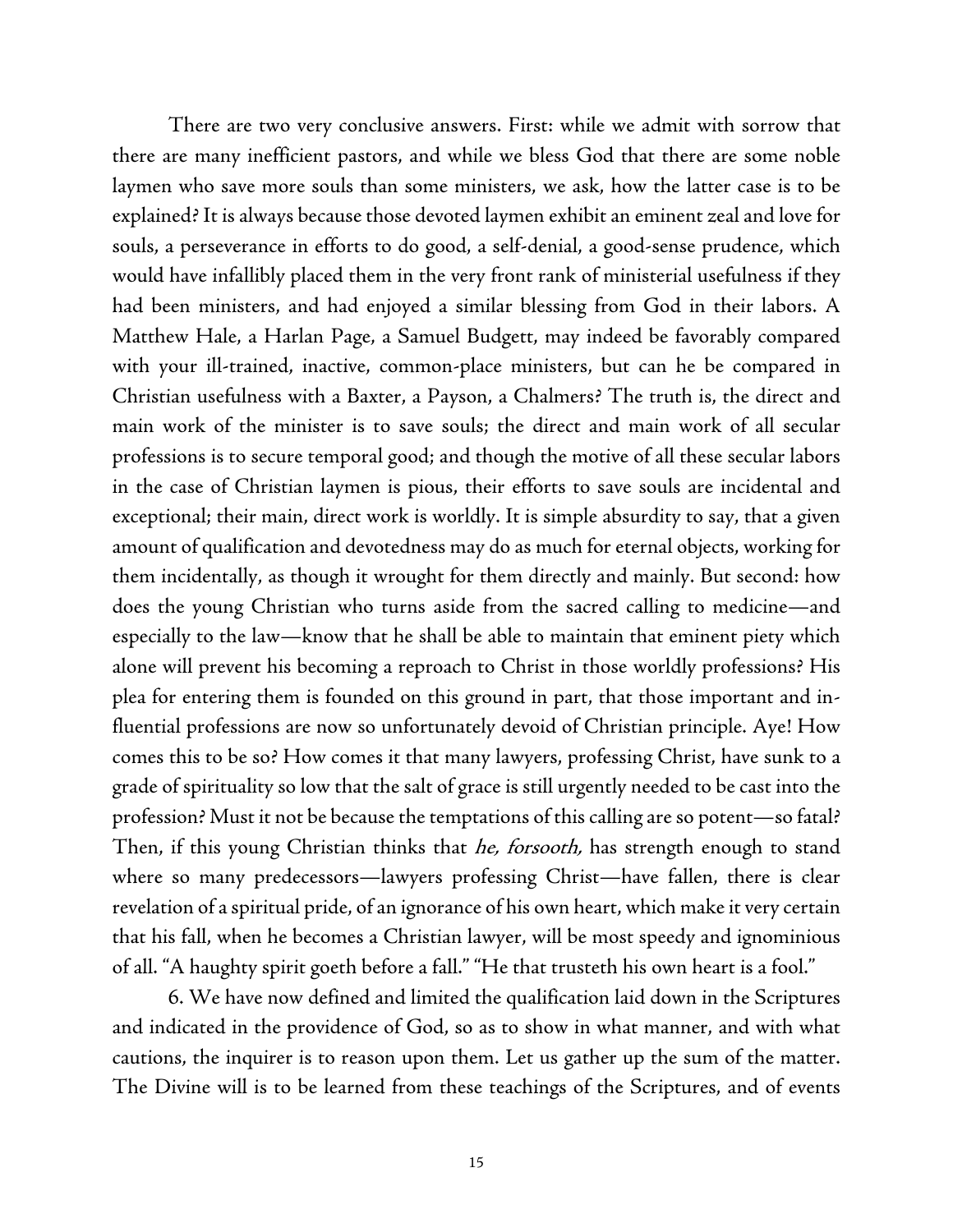interpreted by Scripture, all studied under the guidance of the Holy Spirit, obtained through prayer. The reader will observe that, in all our remarks, we have supposed him viewing every evidence of a call to preach, as a reasonable creature. The whole process has been treated as one to be conducted according to the natural laws of the human understanding. We have treated it thus because we are assured that the Holy Spirit always operates on human souls in accordance with those laws when he instructs them by the Holy Scriptures, his only instrument for rational adults. But let us not be mistaken. The process by which the call is ascertained is strictly reasonable, but it is also spiritual. The true minister is as really "taught of God," concerning this call, as the prophet in the revealed word was; it is only that the mode of the teaching is different. If the young Christian "leans to his own understanding "in this matter, the deceptions of spiritual pride, self-confidence, love of applause, drawing him towards the pulpit, or of false shame, indolence, carnality, secular ambition, avarice, or other inordinate desire, drawing him away, will infallibly befool him. He will decide wrong. He must conduct his inquiry under the superintendence of the Holy Ghost, purifying and elevating his Christian affections, crucifying his carnal inclinations, infusing a genuine love of God and souls, and thus illuminating his understanding to comprehend the word. There is none but the Spirit of God that can do these things in the soul of the young Christian so as to secure a safe decision. This Spirit will come, indeed, not through the medium of a voice, a vision, or an inspiration, but through the channels of the Christian's own conscience, judgment, and sanctified affections. Yet his coming is not the less necessary and real. Ye shall know his presence "by his fruits." Those fruits will be a sweet consciousness of a meek, docile temper, and of thorough sincerity of purpose, a revival of divine love and zeal, and a joyous self-abnegation, resulting at length in a calm, satisfying decision of the great question.

7. Last, then, to obtain this spiritual guidance, prayer must be fervently and incessantly offered. The very act of unveiling the whole heart with transparent sincerity before the Infinite Majesty will itself still the clamor of carnality, and prove as "euphrasy and rue," to purge the mental vision. God has promised also, "The meek will he guide in judgment, and the meek will he teach his way." "If any man lack wisdom, let him ask of God, who giveth liberally and upbraideth not." But let the Christian take care that he ask with a "meek" spirit, with profound honesty of soul, with utter submission of all prejudices and inclinations. Woe to that man who, while he professes to submit the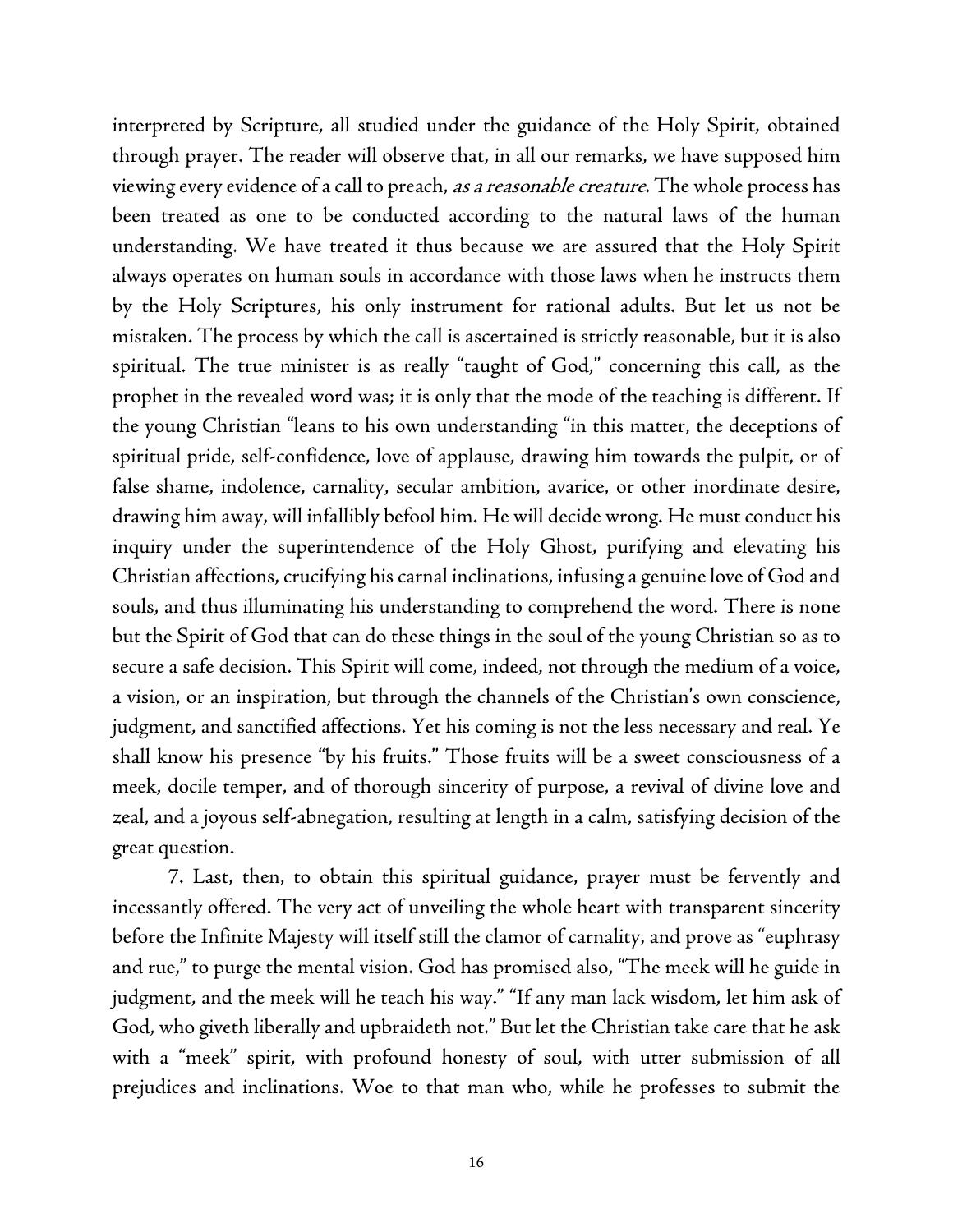question to God's decision, mocks the Heart-searcher by bringing his own decision to the throne of grace, prejudicated in the secret places of a selfish heart! And the danger is not only on the side of running uncalled, but also of tarrying when he ought to run. The sin of preaching the gospel without God's call has been preposterously equaled to that of Uzzah (2 Sam. vi. 6), or of Nadab and Abihu (Lev. x.). All the differences of a typical worship, a theocratic government and a miraculous separation of the sacred office are overlooked in such a comparison. To intrude into the pulpit without a call is doubtless a sin; for no man possessing such means of instruction and promises of divine light as the Bible affords him can make this mistake, except from the predominance of sinful motives or the neglect of prayer and inquiry. It is a sin which is likely to bring mischief upon the church and chastisement and repentance on the mistaken child of God. But to stay out of the pulpit when called to enter it is also a sin, a sin which can only proceed from evil motives, and which must naturally result in the damnation of souls which should have been saved through the disobedient Christian's preaching, but were not, and which must bring him under the frown and chastisement of an offended Saviour.

The Christian who has begun this inquest and prayer, but is not conscious of the sweet, enlightening influences of the Spirit in his examination, may by no means conclude that therefore he is not to preach. For the influences of the Holy Ghost are as truly needed to answer the great question rightfully in the negative as in the affirmative. Is there not a possibility of error and sin on either hand? If, then, the reader has felt that while he investigated he did not enjoy those influences, let him by no means conclude that God exempts him from the sacred office; let him rather infer that he is under the hidings of God's countenance, that he is a backsliding Christian, and that he is therefore in imminent danger of perdition.

We conclude with this final caution. The claims of the ministry on Christian young men are so strong that in many cases the head cannot misunderstand them, though the reluctant heart may shrink from them. Such cases often result thus: the undecided Christian says, "I will investigate farther; I will give myself time, and meantime I will teach or seek some temporary business;" or he says, "I will preach; I cannot dispute the duty; but I am young; two or three years hence will be time enough." And then, under this deceitful plea, he plunges unnecessarily into secular business, till its trammels, or the new affections of married life, or some fancied necessity, settle the question, and the man never preaches. Show us the case where such a retraction of the better resolution is not evidence